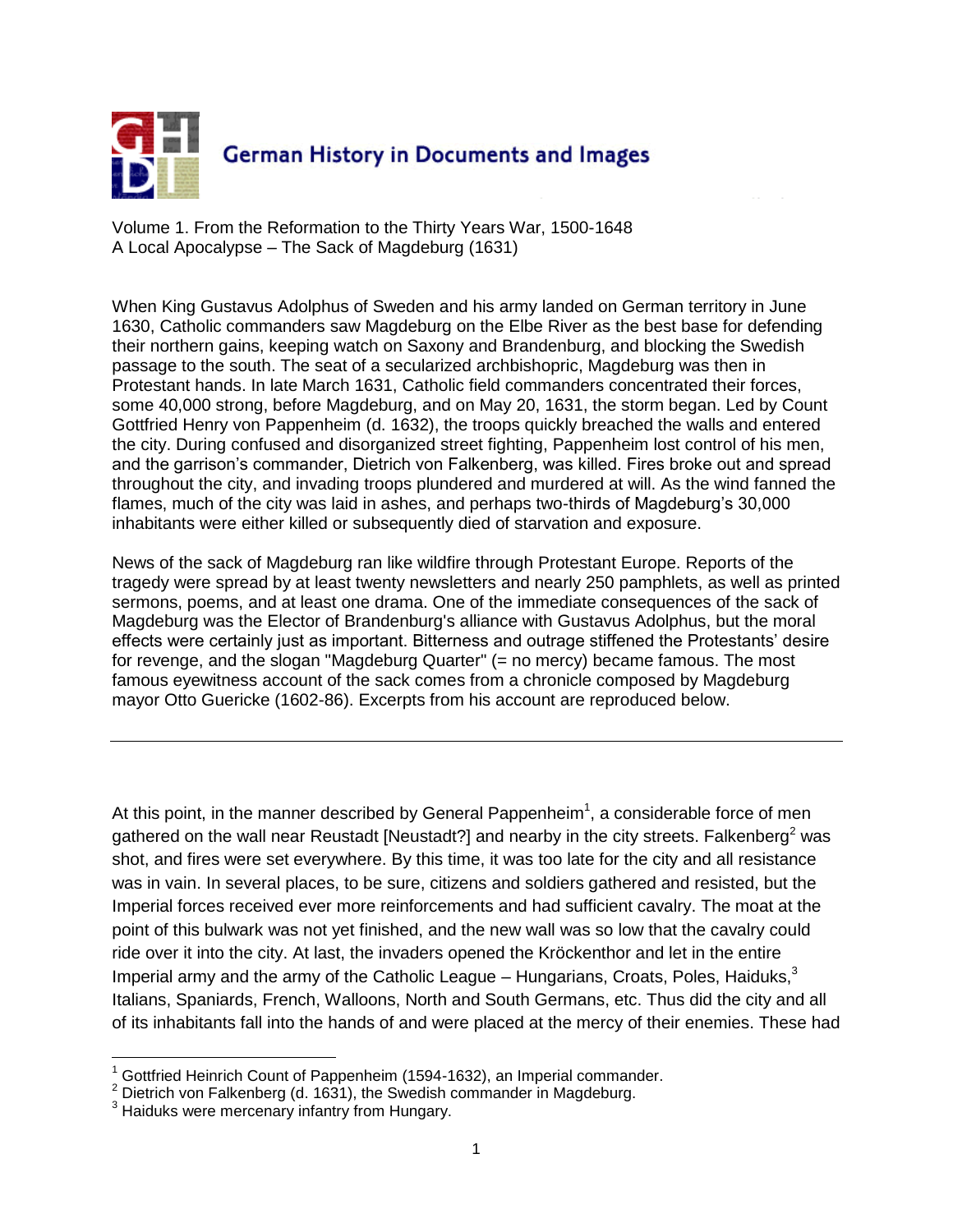all become very violent and cruel, partly from their common hatred for those who adhered to the Confession of Augsburg, partly from having been abused, angered, and embittered after they had been fired upon with chain-shot<sup>4</sup> and other missiles from the ramparts, as usually happens. Then the city was given over to murder, burning, plundering, torture, and beatings. Every enemy soldier demanded booty. When such men entered a house, if the master was able to give them something, he could save and protect himself and his household – until another came along to take whatever he had. Finally, when everything had been given away, and there was nothing left to give, the real trouble began. The soldiers began to beat and frighten; they threatened to shoot, skewer, hang, etc., so that had anything remained, either buried in the earth or locked up in a thousand castles, the people would have gotten it and brought it forth. During such rage, this wonderful and great city, like a princess over the entire land, stood completely in flames amidst terrible misery, unspeakable distress, and heartbreak. Accompanied by unspeakable, terrible cries and much hullabaloo, many thousands of innocent men, women, and children were murdered and slaughtered in all sorts of merciless and wretched ways, so that words alone cannot adequately describe these acts nor tears adequately bemoan them.

This most terrible moment lasted not much more than two hours in the city, as the wind unexpectedly picked up and furiously spread the fire. While Count von Pappenheim is said to have ordered at first that the citizens and inhabitants be made anxious and fearful, later the vile rabble of soldiers showed no discretion and would not stop. By around ten o'clock in the morning everything was engulfed in flames, and by ten o'clock that night, the entire city, along with its beautiful town hall and all its churches, lay in ashes, just a heap of stones. Then, to avoid being burned with the city, the Imperial marauders had to flee the city and retreat to their camps.

On a single day, this renowned and noble city, an ornament of the entire land, was seen to go up in smoke and flames, and the inhabitants who remained with their wives and children were held captive and led before their enemies. Their cries were heard far and wide, as the wind spread the flames and ashes to Wanzleben, Egeln, and other locations. $^5$  [  $\dots$  ]

The women, young women, daughters, and maids, those who had no husbands, parents, or relatives who could ransom them, could still seek help and advice among high-ranking officers. This led to much evil, for some were raped and dishonored, others kept as concubines. [ . . . ]

The number of those murdered and killed within the city cannot be known with any certainty, because many lives were taken by sword and by fire. After this terrible holocaust, General Tilly<sup>6</sup> ordered that the burnt corpses and other bodies be gathered from the streets, walls, and other places and taken by wagons to be dumped into the Elbe. Furthermore, up to a year after this time, many dead bodies – as many as 5, 6, 8, 10 or more – were found in ruined cellars, where

<sup>&</sup>lt;sup>4</sup> Two missiles joined by a chain.<br><sup>5</sup> These are towns in the district of Magdeburg.<br><sup>6</sup> Johan Tserclaes, Count of Tilly (1559-1632), was commander of the Imperial troops.